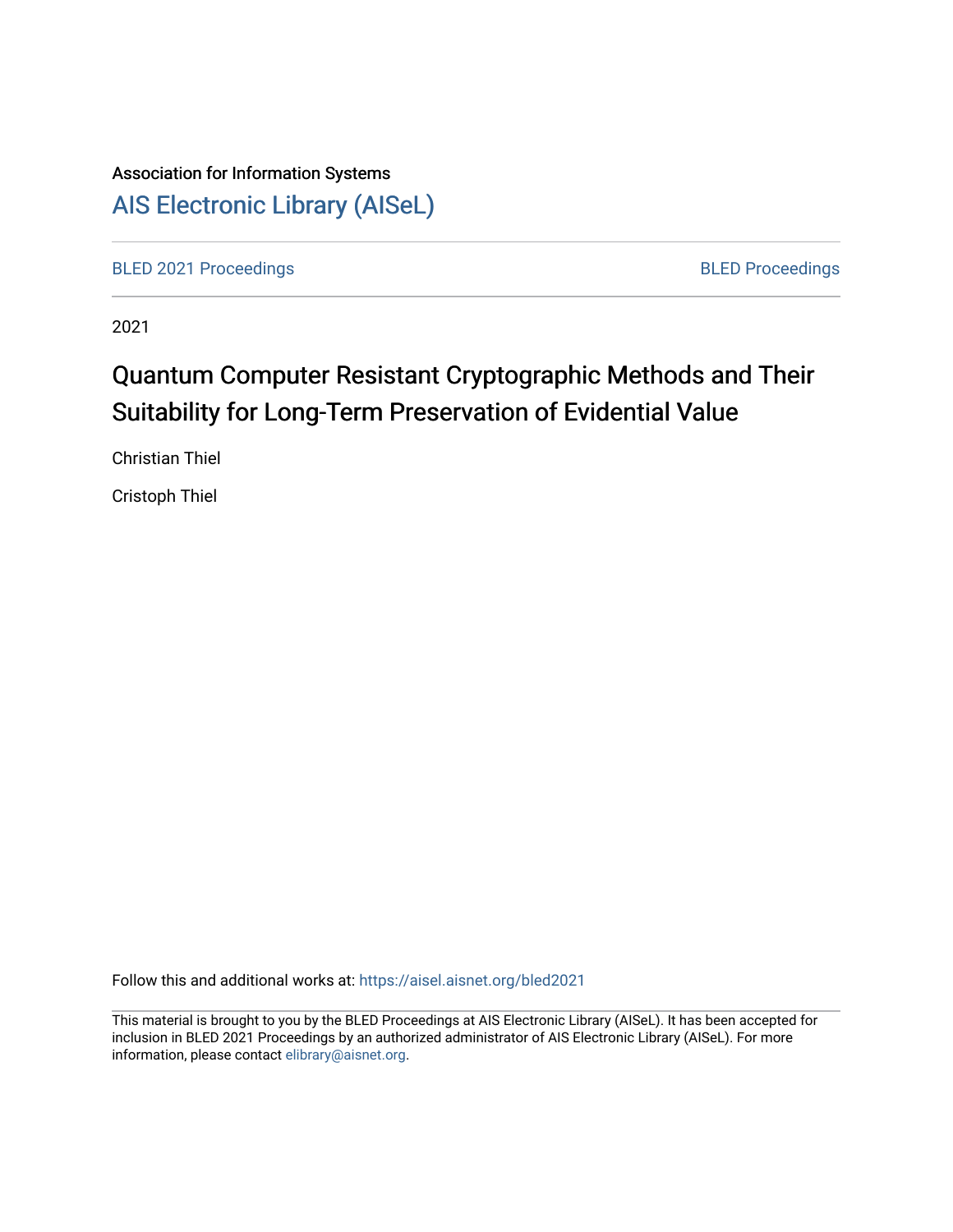# **QUANTUM COMPUTER RESISTANT CRYPTOGRAPHIC METHODS AND THEIR SUITABILITY FOR LONG-TERM PRESERVATION OF EVIDENTIAL VALUE**

## THIEL CHRISTIAN<sup>1</sup> & THIEL CHRISTOPH<sup>2</sup>

<sup>1</sup>OST Ostschweizer Fachhochschule, School of Management, Rosenbergstrasse 59, Postfach, 9001 St.Gallen, Switzerland; e-mail: christian.thiel@ost.ch <sup>2</sup>FH Bielefeld University of Applied Sciences, Faculty of Minden Campus, 32427 Minden, Germany; e-mail: christoph.thiel@fh-bielefeld.de

**Abstract** In the areas of electronic identification and electronic trust services, the Regulation No. 910/2014 of the European Parliament and of the Council on electronic identification and trust services for electronic transactions in the internal market and repealing Directive 1999/93/EC (eIDAS) creates uniform regulations for electronic signatures, seals, time stamps, registered mail and website certificates in the European single market. All developments that affect the security of signature procedures have an impact. In this study, we consider the candidates for quantum computer-resistant asymmetric cryptographic (PQC) methods currently under investigation in international research and standardization and evaluate their suitability for PKI systems with a focus on long-term preservation of evidential value, as is the case in particular with eIDAS-compliant signature solutions. Based on an evaluation system proposed by us - an adaptation of the system from [2] we compare the application requirements with the properties of the candidates and recommend suitable methods.

**Keywords:**

post-quantum cryptography, feasibility study, eIDAS-compliant signature solutions, use cases



DOI https://doi.org/10.18690/978-961-286-485-9.35 ISBN 978-961-286-485-9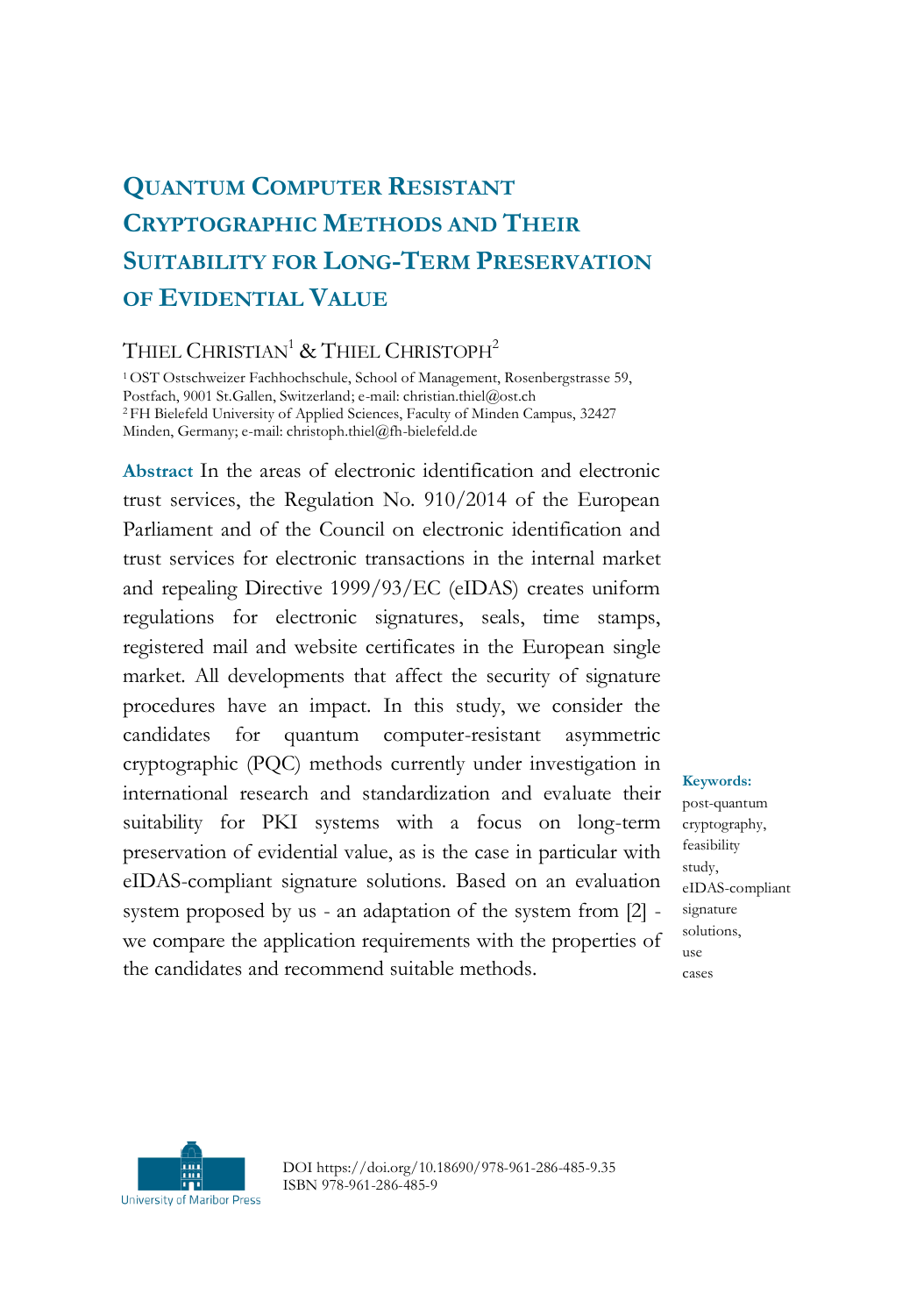#### **1 Introduction**

This study focuses on quantum computer-resistant crypto methods, also called postquantum cryptography (PQC) after J.D. Bernstein (in particular in asymmetric methods). It is not comprehensive and does not list every quantum computerresistant asymmetric method ever proposed. Instead, it lists a representative sample (as of End 2020) of cryptographic techniques that are being discussed in academia, are supported by currently active research teams, may be viable for real-world applications, and are therefore suitable candidates for consideration by various standardization organizations for standardization. Beyond NIST's PQC standardization, we also consider extensions of classical algorithms as well as quantum-assisted algorithms (i.e., the use of quantum technology to augment classical systems, see also [10]) with respect to the possibility of providing sufficient quantum computing resistance.

## **2 Overview of the procedures**

In this study, we define PQC methods as cryptographic methods (in particular asymmetric cryptographic methods) which, according to the current state of research, can possibly provide sufficient security against attacks that use the capabilities and properties of quantum computers, i.e. are "quantum computer resistant". In this context, the procedures themselves do not use any support from quantum computers for preparation and execution.

The underlying principle of continuing to use the previously employed public-key methods such as RSA and ECDSA (Elliptic Curve Digital Signature Algorithm) with significantly larger keys than is currently customary in the post-quantum era is obvious at first glance. On the one hand, the approach of increasing the key sizes of RSA and ECDSA to cope with ever-improving cryptanalysis and newly discovered attacks is already a tradition (see, e.g., evolution of NIST's SP 800-57 Part 1[11]). In the context of quantum computers, this principle would very quickly lead to large and unwieldy key sizes that corresponding keys might not be usable in practice: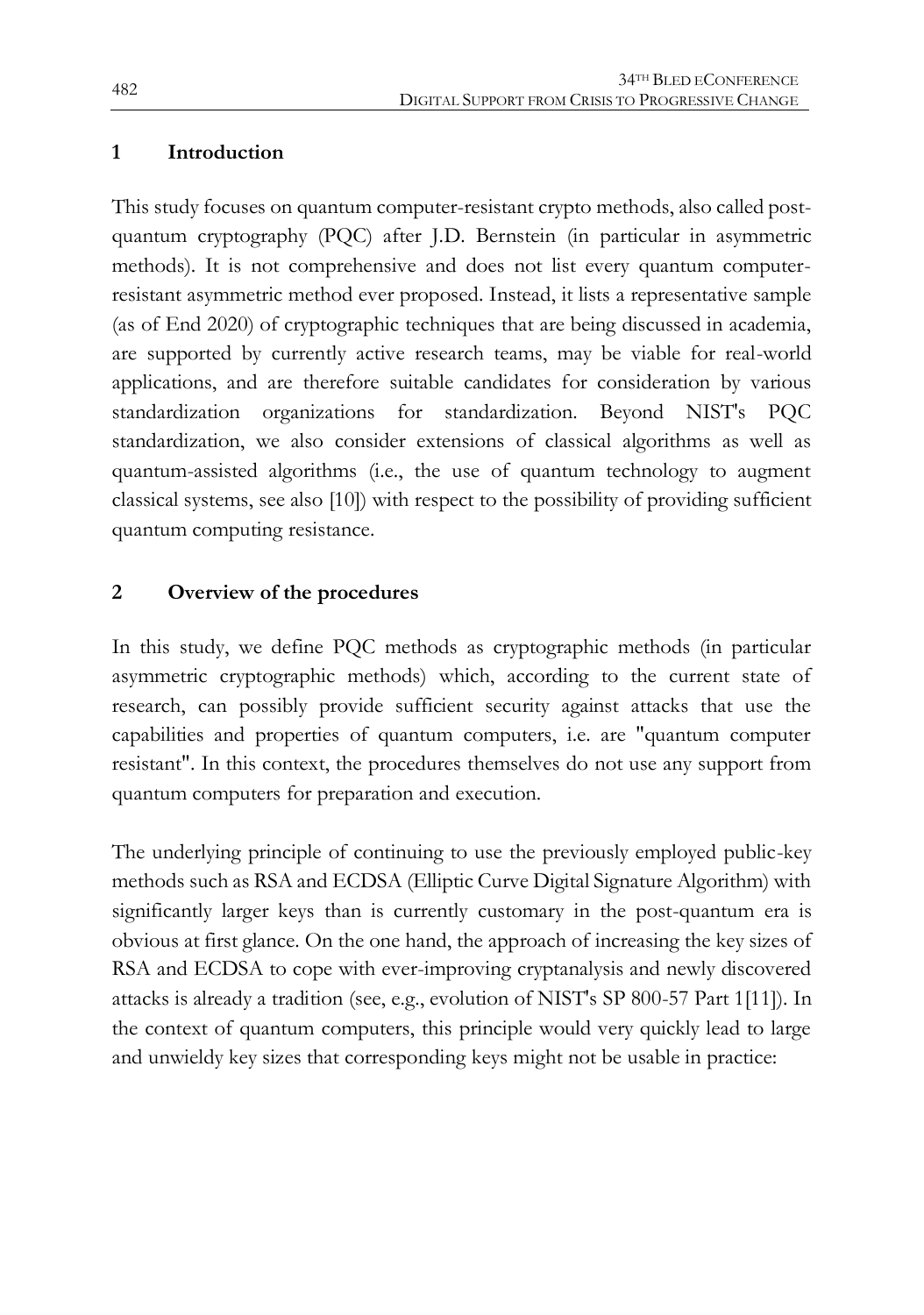Quantum computers are based on the concept of qubits (quantum bit), where each qubit exists simultaneously as a superposition (superposition or also called coherence) of the states 1 and 0 and all those in between. The number of qubits needed on a quantum computer to break  $RSA<sup>1</sup>$  is estimated to be  $2n+3$  [12] and 2n+2 [13], which means that a quantum computer with about 4,000 qubits is needed to break an RSA-2048 signature (further algorithm optimizations are expected, so the actual number of qubits needed is expected to be lower). Shor's QFT algorithm can also be adapted to solve the discrete logarithm problem. The number of qubits to break ECDSA is "approximately" 6n [6]. This means that a quantum computer with about 1,500 qubits can break an ECC-P256 signature. Following the assumption of Neven's law [14] (the quantum equivalent of Moore's law), one can estimate that the computational power of quantum computers increases at a "double exponential rate" compared to classical computers.

If we start with 100 qubits in a given year and double the qubits every 18 months, 9 years later we will probably have computers with over 6000 qubits and in 32 years we will be able to break a 1-million-bit RSA key. Post-qubit RSA (i.e., RSA with such large key lengths) was studied by Bernstein [15], who showed the technical feasibility of implementing a terabit key using 231 4096-bit primes as factors. At these key sizes, each RSA operation amounted to tens or hundreds of hours. In practice, such a system can thus probably be ruled out. It should be noted, incidentally, that postquantum RSA was in Round 1 of the NIST PQC competition but was not selected for Round 2.

Currently, it is unclear how many qubits the most powerful quantum computers have at the time of writing. The company IQM FINLAND OY is to build a quantum computer which is to have 50-qubits by the end of the third phase in 2024 ([36]). Google LLC, IBM, and others have developed machines with about 50 or more high-quality qubits (see [34], [35]). IBM is planning (even faster than Neven's law would suggest) more quantum computers with 127 qubits in 2021, 433 qubits in 2022, and over 1000 qubits in 2023 [35].

1

<sup>&</sup>lt;sup>1</sup> i.e. breaking any private key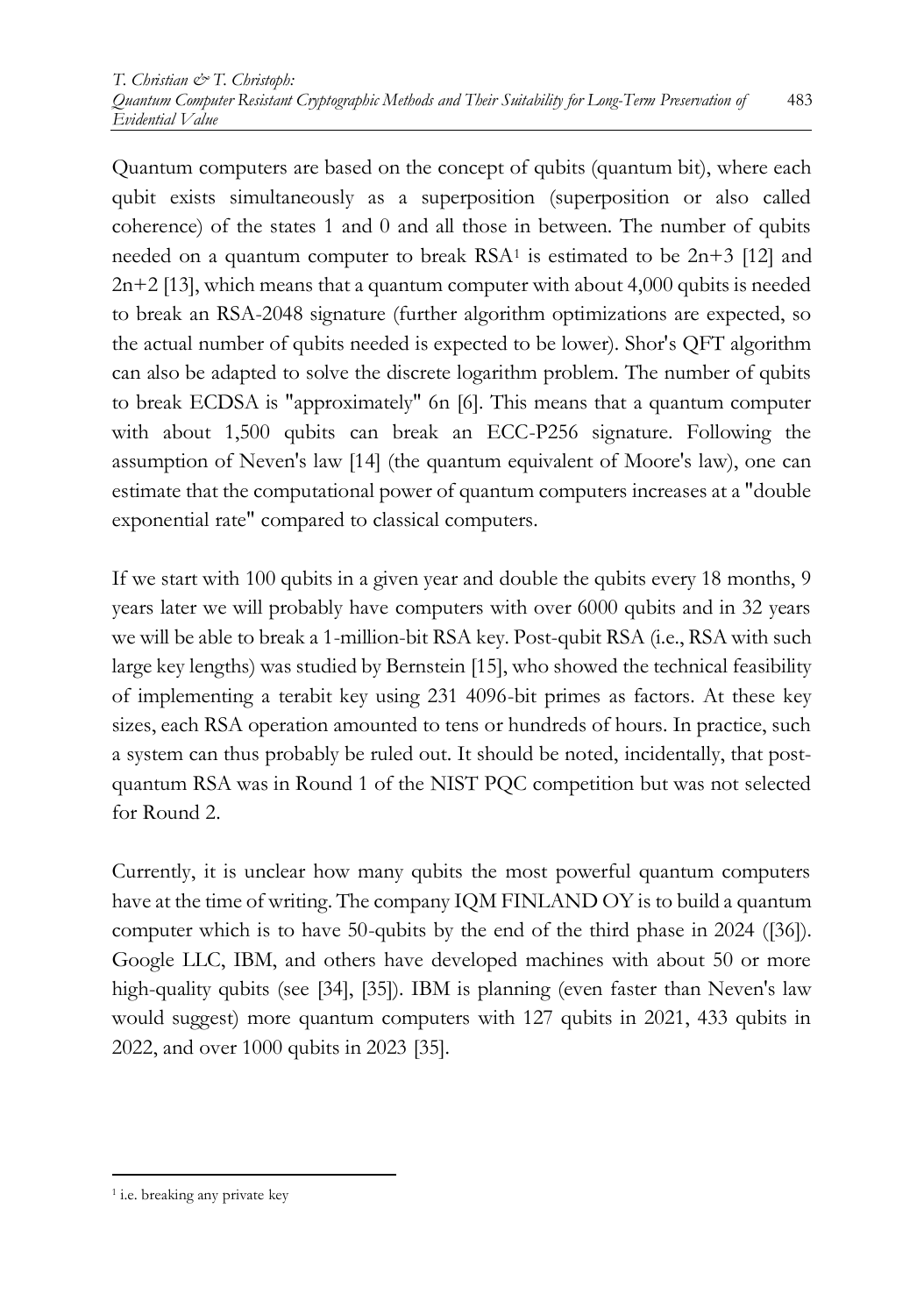If IBM's development speed remains the same, we could expect the abovementioned 6000 qubits to be reached around 2026 to 2027. Even with somewhat slower developments, one must assume that this will be the case from the year 2030. Although attacks against symmetric cryptosystems using quantum computers and algorithms by Grover or Simon (see [3] and [4]) are more effective than attacks using conventional computers, it is currently assumed that doubling the effective key length cancels out this advantage of quantum computers. Thus, for example, AES256 would be about as secure against a quantum computer as AES128 is against conventional computers.

Assuming the availability of sufficiently powerful quantum computers in the near future, it is obvious to use them not only as a tool to attack classical crypto methods, but also to investigate how quantum computer-resistant crypto methods could be realized with their help. The use of quantum computers to perform certain cryptographic operations is called quantum cryptography. Corresponding operations typically exploit the quantum properties of superposition, interference, and entanglement, which are not reproducible by classical computers. Quantumenhanced security [17] is then understood to be the extension of classical nonquantum systems that make use of or are augmented by quantum technology to improve their ability to secure their data and transactions against adversaries that may be fully quantum capable.

While quantum key distribution (QKD) (see [18], [19]) is often equated with (general) quantum cryptography, QKD is based on the Vernam one-time pad and is therefore more suitable only for key exchange and encryption. Quantum researchers have introduced several quantum digital signature schemes (see [20] - [22]), but since they typically refer to QKD, they would be better referred to as data authentication schemes. As of this writing, we are unable to identify any quantum digital signature schemes in the literature that actually have the necessary constructs of a digital signature scheme and are EUF-CMA secure (existentially unforgeable under chosen message attack), let alone post-quantum secure.

Based on the above considerations classic cryptographic methods such as RSA and ECDSA with very large keys are ruled out (in the medium term) and can at best be used for a short transition phase (i.e., for the next 9 years at most). Signatures generally have a rather short lifetime and in principle only need to be secure up to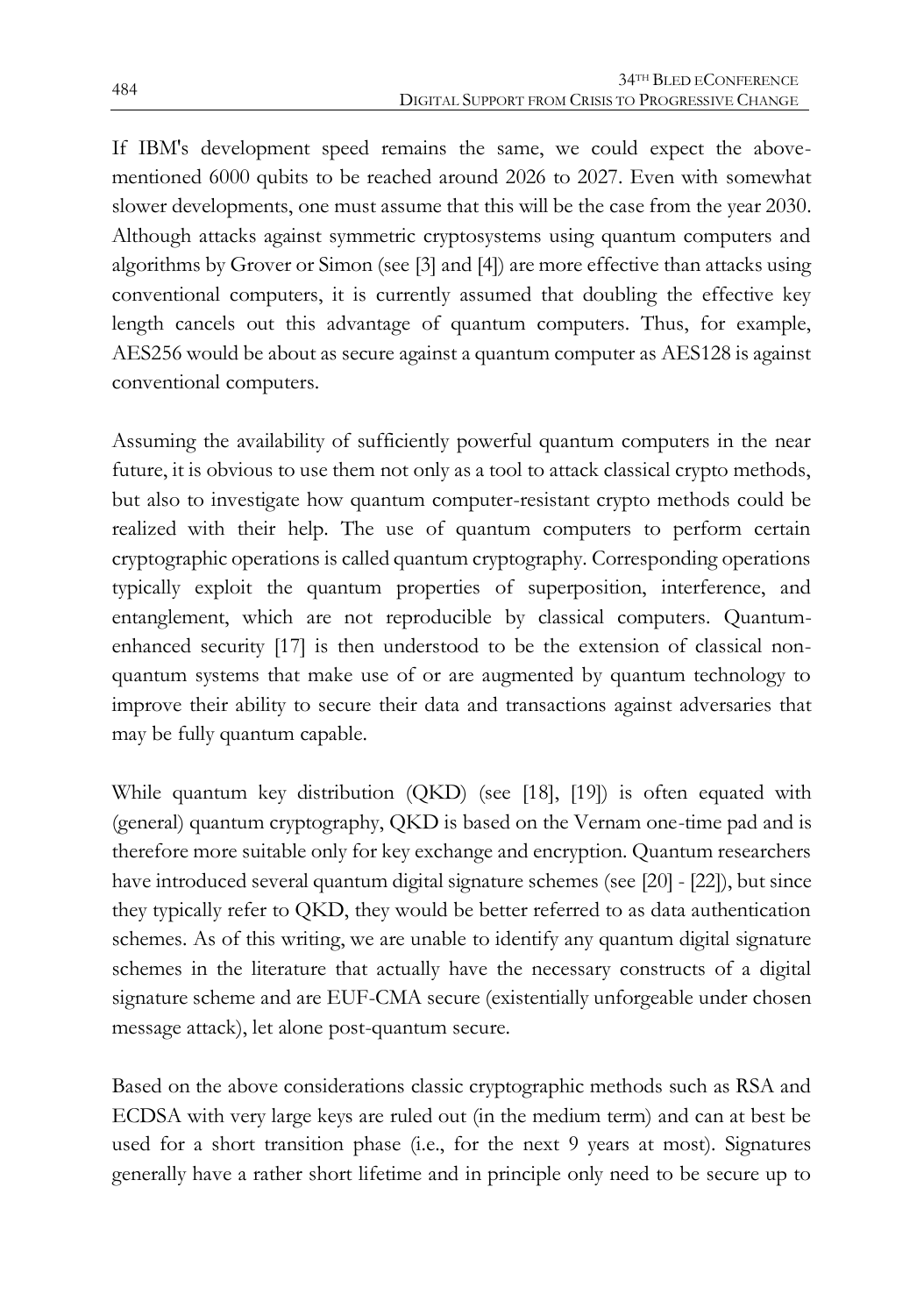the time of their verification. If a signature procedure can be broken by a quantum computer in the future, today's signature certificates will probably already have expired. Only in the case of very long validity periods for signature keys should caution already be exercised. According to the current state of research, quantumenhanced processes do not (yet) play a role specifically for electronic signatures. In the medium and long term, therefore, the focus should be on PQC processes.

# **3 Parameterized evaluation of PQC methods and applications**

The objective of this study is not to replicate NIST's research in the NIST PQC competition (see [23], [24])., but to build on it and make it more concrete in order to find a basis for assessing the concrete practical applicability of a procedure in building blocks of e-business applications. In doing so, we extend the evaluation scheme from [2]. We define the three value ranges Small (S), Medium (M), and Large (L) for different parameters of the procedures, respectively. Specifically, we consider the following parameters.

- Key Generation Resources (KeyGen() Resources)
- Key sizes of the public and private keys
- Key Lifetime: Certain signature processes only allow the private signature key to be used for a limited number of signature creations. We record this using the "key lifetime".
- Resources for signature creation (Sign() resources) or encryption (Crypt() resources).
- Size of a signature (Signature Size) or size of a ciphertext (Cipher Size)
- Time for the creation of a signature (Signature Time) or the creation of a ciphertext (Crypt Time)
- Resources for signature verification (Ver() resources) or decryption (Decrypt() resources).

The parameters are categorized as follows in table 2 (assuming a single core of a current Intel I7 processor for mobile devices running at 3.2 Ghz, as in [2] and [25]):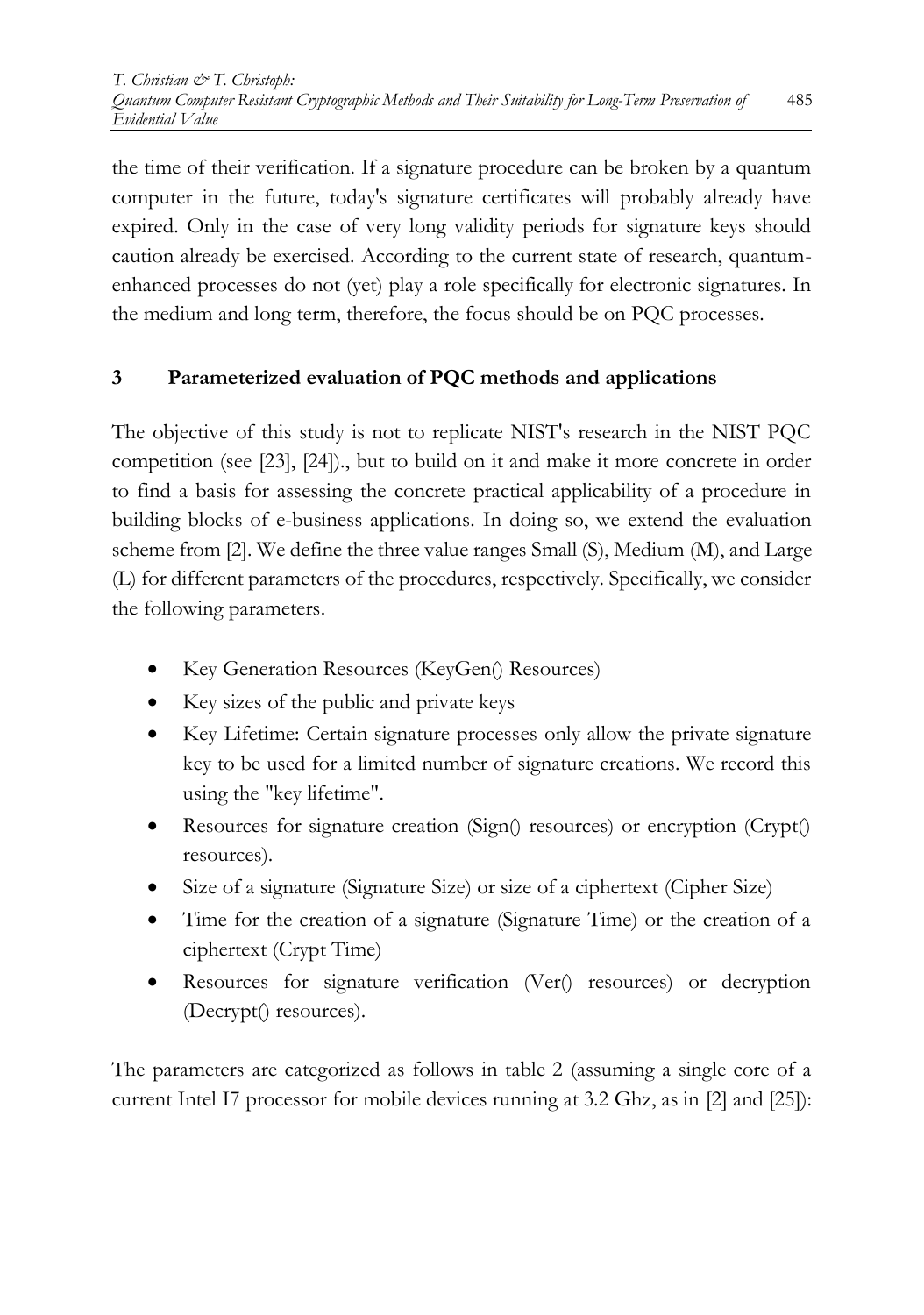|                       | Medium<br>Small (Optimal)     |                                  | Large             |  |
|-----------------------|-------------------------------|----------------------------------|-------------------|--|
| KeyGen() Resources    | can be executed               | executable on a                  | Requires          |  |
| Sign() Resources      | on a chip card. $\leq$        | terminal/mobile                  | operation on a    |  |
| Crypt() Resources     | 3M cycles)                    | phone $(30 \text{ M})$           | powerful laptop   |  |
| Ver() Resources       |                               | cycles)                          | $(> 30$ M cycles) |  |
| Decrypt() Resources   |                               |                                  |                   |  |
| <b>Key Size</b>       | $<$ 2Kbits (e.g.              | < 2Kbytes (e.g.                  | $>$ 2Kbytes       |  |
| <b>Signature Size</b> | ECC-P256)                     | RSA-8192)                        |                   |  |
| <b>Cipher Size</b>    |                               |                                  |                   |  |
| <b>Key Lifetime</b>   | $< 1000$ signatures           | $\leq 10000000$                  |                   |  |
|                       | per key<br>signatures per key |                                  |                   |  |
| <b>Signature Time</b> | $< 1$ ms per                  | $< 100$ ms per                   | $> 100$ ms per    |  |
|                       | signature                     | signature<br>signature           |                   |  |
| <b>Crypt Time</b>     | $< 1$ ms per                  | $< 100$ ms per<br>$> 100$ ms per |                   |  |
|                       | encryption                    | encryption<br>encryption         |                   |  |

| Table 2: Parameters and their categories for evaluating the practical usability of PQC |  |
|----------------------------------------------------------------------------------------|--|
| methods in applications                                                                |  |

In order to evaluate the suitability of different PQC methods for concrete applications, we first look at the applications from the ETSI (see [26]) and now use the parameters described above as the requirements of the applications for a PQC procedure to be deployed (the parameters are therefore no longer descriptive in nature but have a requirement character). Of course, there are other use cases for asymmetric (signature) procedures, but the selection considered covers common scenarios from the areas of finance (for business), infrastructure (for people and devices), cloud & Internet (for business-to-business, business-to-consumer, peer-topeer, and Internet-of-Things interactions), and enterprise (for companies). Based on [2] and [26], the following picture emerges in Table 3.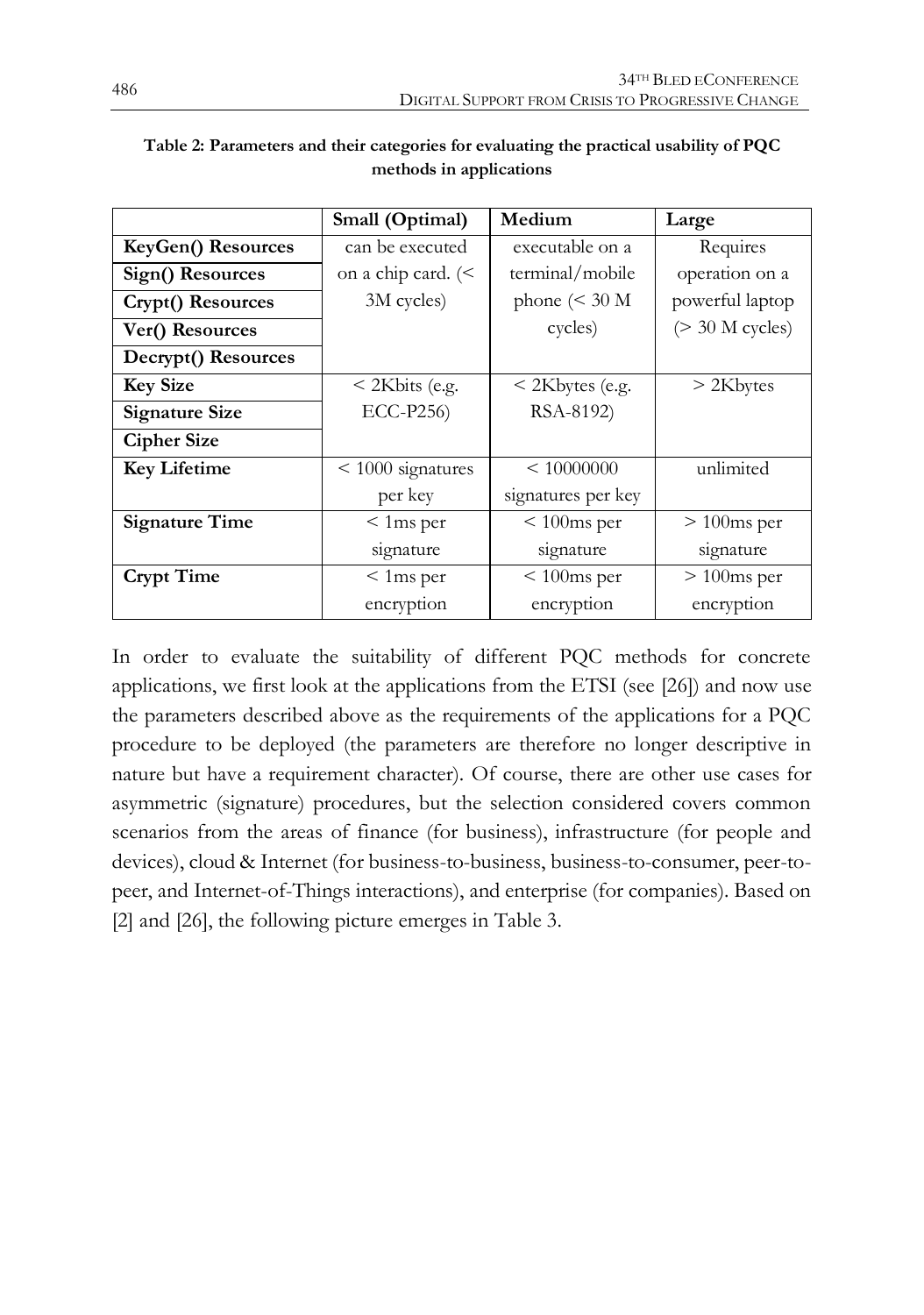|                                               | KeyGen()<br>Resource | Private<br>Key<br><b>Size</b> | Public<br>Key<br><b>Size</b> | Key        | Sign()<br><b>Lifetime</b> Resource | <b>Size</b> | Signature Signature<br>Time | Ver()<br>Resource |
|-----------------------------------------------|----------------------|-------------------------------|------------------------------|------------|------------------------------------|-------------|-----------------------------|-------------------|
| 3SKey                                         | S.                   | М                             | M                            | М          | S.                                 | М           | М                           | L                 |
| <b>EMVSDA</b>                                 | L                    | L                             | S                            | L          | L                                  | S           | L                           | М                 |
| <b>EMVDDA</b>                                 | S                    | S                             | S.                           | М          | S.                                 | S           | S.                          | M                 |
| CA Key <sup>2</sup>                           | L                    | L                             | M                            | M          | L                                  | L           | L                           | M                 |
| <b>ICAO 9303</b>                              | L                    | L                             | S                            | S          | L                                  | S           | L                           | М                 |
| <b>GSM eSIM</b>                               | L                    | S                             | M                            | S.         | S.                                 | M           | M                           | S.                |
| TLS server                                    | L                    | L                             | L                            | L          | L                                  | L           | S                           | М                 |
| TLS client                                    | M                    | L                             | $\mathbf L$                  | L          | M                                  | L           | M                           | L                 |
| <b>Bitcoin M</b>                              | L                    | L                             | L                            | M          | M                                  | M           | М                           | L                 |
| FIDO <sup>3</sup>                             | М                    | L                             | L                            | М          | М                                  | L           | M                           | L                 |
| <b>USB</b><br>signature<br>token <sup>4</sup> | M                    | L                             | L                            | M          | M                                  | L           | M                           | L                 |
| PGP/<br><b>SMIME</b>                          | М                    | L                             | L                            | L          | М                                  | L           | М                           | М                 |
| <b>PAdES</b><br>AES <sup>5</sup>              | L                    | L                             | M                            | L          | L                                  | М           | M                           | М                 |
| QES <sup>6</sup>                              | S                    | M                             | M                            | M          | S.                                 | M           | M                           | M                 |
| Code Sign                                     | L                    | L                             | L                            | $_{\rm M}$ | L                                  | L           | L                           | $\mathbf M$       |

#### **Table 3: Parameter evaluation of typical use cases of asymmetric signature solutions**

#### **4 Status of standardization**

To facilitate the development of new quantum computer-resistant and practical methods, the National Institute of Standards and Technology (NIST) initiated a standardization process in 2016 (see [7]). After an evaluation and selection process based on public feedback and internal review by NIST, those methods were identified to move to the third round of review as finalists [16]: The encryption and key agreement/transmission methods are Classic McEliece [30], CRYSTALS-

1

<sup>2</sup> Simplified consideration for qualified trust service providers

<sup>3</sup> We consider FIDO and other tokens with comparable computational power and memory for strong authentication

<sup>4</sup> Here we consider signature tokens that are more powerful than common smart cards.

<sup>5</sup> advanced electronic signatures when using a document server with HSM to sign documents

<sup>6</sup> qualified electronic signatures when using a signature creation device such as a smart card or USB token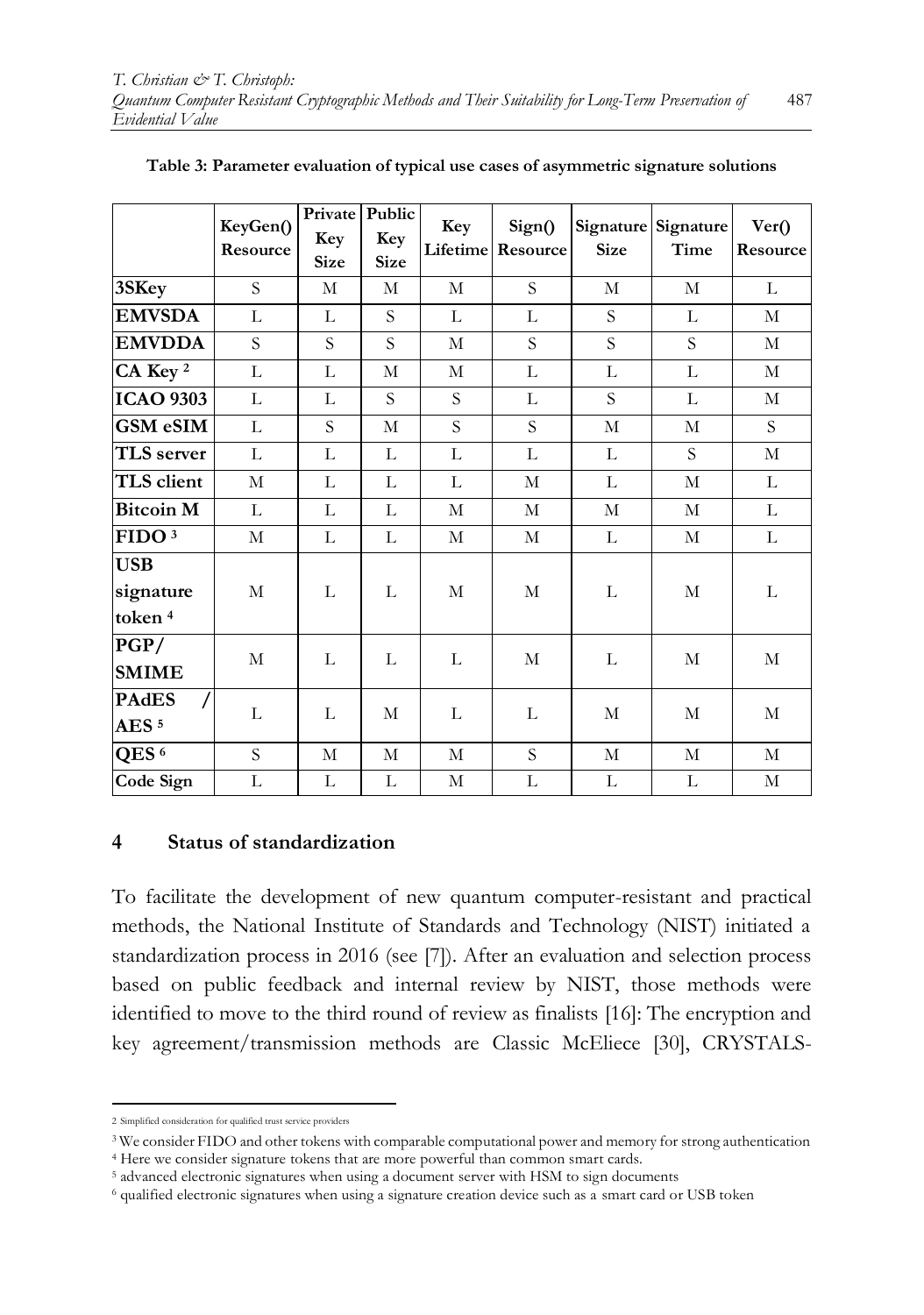KYBER [31]], NTRU [32], [33] and SABER [25]. The finalists for digital signatures are CRYSTALS-DILITHIUM [27], FALCON [28] and Rainbow [29].

A special feature are so-called stateful hash-based signatures, a special class of signature schemes with certain restrictions, from which currently XMSS (eXtended Merkle Signature Scheme) [8] and LMS (Leighton-Micali Signatures) [9] are in the process of standardization at the Internet Engineering Task Force (IETF) and at NIST, so that standards can be expected earlier than in the above-mentioned PQC process at NIST. The use cases mentioned are code signing and issuing PKI root certificates from certification authorities.

The standardization organizations ETSI and ISO are also involved in PQC standardization with their own working groups. At present, however, it looks as if ETSI and ISO will rely on NIST for the initial selection of procedures. At the moment it seems rather unlikely that other fundamentally new procedures not yet considered by NIST will emerge as part of the (international) standardization effort. In this study, we therefore restrict ourselves to the above mentioned candidates and go on to investigate their suitability for e-business applications.

## **5 Evaluation of the procedures**

We apply the parameter description introduced in Section 3 to the procedures listed above. According to [2], we obtain the following parameter profiles for the current favorites of the NIST and IETF standardization of PQC signature methods in Table 4:

|                         | <b>CRYSTALS-</b><br><b>DILITHIUM</b> | <b>FALCON</b> | Rainbow | <b>XMSS</b> | <b>LMS</b> |
|-------------------------|--------------------------------------|---------------|---------|-------------|------------|
| KeyGen() resource       |                                      | М             |         |             |            |
| <b>Private Key Size</b> |                                      | М             |         |             |            |
| <b>Public Key Size</b>  | М                                    | М             |         | М           |            |
| <b>Key Lifetime</b>     |                                      |               |         | М           | М          |
| Sign() resource         | М                                    | S             | S       | М           |            |
| <b>Signature Size</b>   | М                                    | S             |         | М           | M          |
| <b>Signature Time</b>   | S                                    | S             | S       | М           |            |
| Ver() Resources         |                                      |               |         |             |            |

**Table 4: Parameter profiles for PQC signature methods**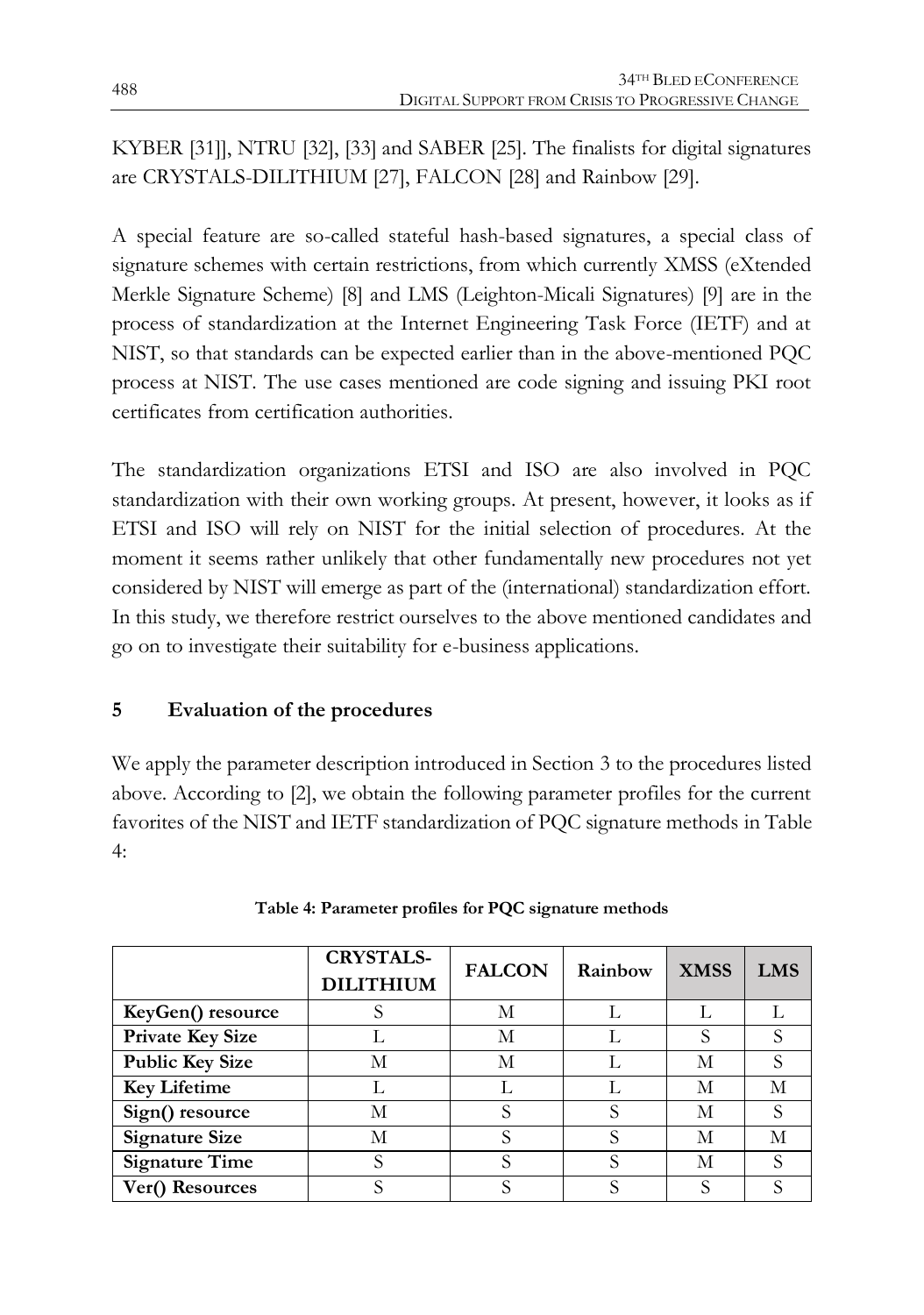For encryption methods and key exchange or key transport (KEM) methods, we combine the results from [38, Table 3] with the evaluation method from [2] and obtain the following parameter profiles for the current favorites of NIST's standardization in Table 5:

|                         | Classic<br><b>McEliece</b> | <b>CRYSTAL-KYBER   NTRU</b> | <b>SABER</b> |
|-------------------------|----------------------------|-----------------------------|--------------|
| KeyGen() resource       |                            |                             |              |
| <b>Private Key Size</b> |                            |                             |              |
| <b>Public Key Size</b>  |                            |                             | М            |
| Crypt() resource        |                            |                             | М            |
| <b>Cipher Size</b>      |                            |                             | М            |
| <b>Crypt Time</b>       |                            |                             | М            |
| Decrypt() resources     |                            |                             |              |

**Table 5: Parameter profiles for PQC encryption methods and key exchange/key transport methods**

If we contrast the parameterization of the procedures with the parameterization of the applications from Table 3, we can derive an evaluation scheme as in [2] based on a point assignment for the suitability of the procedures for the respective application. The basis of scoring is as follows: If the procedure provides a score for a single parameter that is equal to or better than what the application provides, then the score remains unchanged. If the procedure for a parameter is worse by a range (e.g. M instead of S) than what the application allows, then 1 is subtracted from the score for each such parameter7. If there is a parameter for which the procedure is two ranges worse (e.g., L instead of S) than what the application allows, then we consider the procedure to be not fit ( $NF = not$  fit). For quantitative purposes, we assign a score of -100 for each NF. Then the individual ratings of the parameters are summed up. The most suitable procedures can now be found for each application. A score of zero means that no changes are required and the process can most likely be used for the application. A negative score means that the procedure is not completely suitable, but that optimizations for the procedure may need to be found. After zero, the algorithm with the highest score (i.e., with the lowest negative score)

 $\overline{a}$ 

<sup>7</sup> For each individual parameter, the context determines whether a larger or smaller value is better. For example, a larger memory requirement is worse, but a longer lifetime of a key may be better.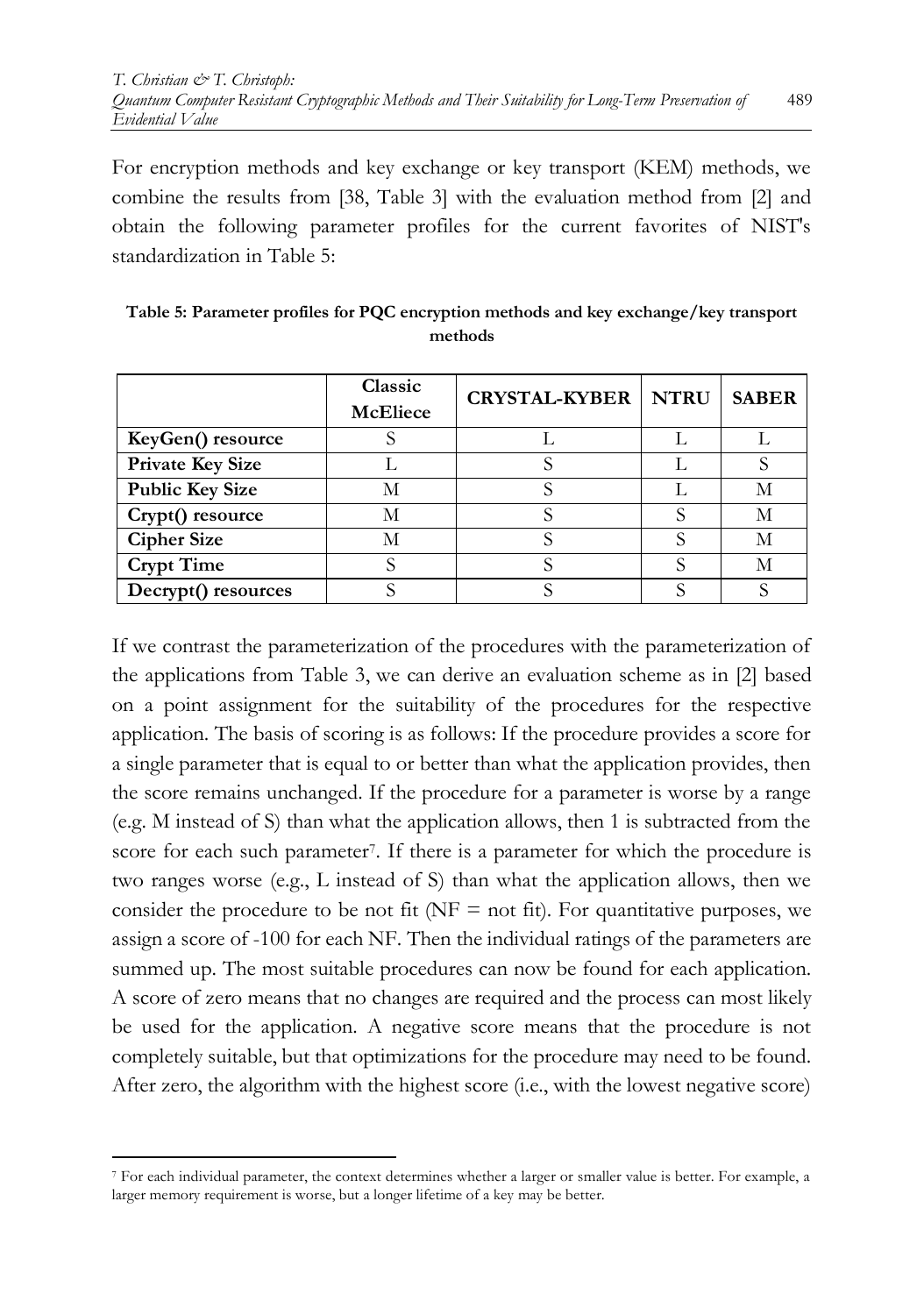is the next most suitable, as it requires the least number of changes to be used by the application.

|                         | <b>CRYSTALS-</b> | <b>FALCON</b>    | Rainbow  | <b>XMSS</b> | <b>LMS</b> |
|-------------------------|------------------|------------------|----------|-------------|------------|
|                         | <b>DILITHIUM</b> |                  |          |             |            |
| 3SKey                   | $-2$             | $-1$             | NF       | NF          | NF         |
| <b>EMV-SDA</b>          | $-2$             | $-1$             | NF       | $-2$        | $-2$       |
| <b>EMV DDA</b>          | NF               | $-3$             | NF       | NF          | NF         |
| <b>CA Key</b>           | $\bf{0}$         | $\bf{0}$         | $-1$     | $\bf{0}$    | $\bf{0}$   |
| <b>ICAO 9303</b>        | $-2$             | $-1$             | NF       | $-2$        | $-1$       |
| <b>GSM eSIM</b>         | NF               | $-1$             | NF       | $-1$        | $\bf{0}$   |
| TLS server              | $\bf{0}$         | $\bf{0}$         | $\bf{0}$ | $-2$        | $-1$       |
| <b>TLS Client</b>       | $\bf{0}$         | $\bf{0}$         | $-1$     | $-2$        | $-2$       |
| <b>Bitcoin</b>          | $\bf{0}$         | $\bf{0}$         | $-1$     | $-2$        | $-2$       |
| <b>FIDO</b>             | $\boldsymbol{0}$ | $\bf{0}$         | $-1$     | $-1$        | $-1$       |
| <b>USB</b><br>signature | $\boldsymbol{0}$ | $\bf{0}$         | $-1$     | $-1$        | $-1$       |
| <b>PGP</b>              | $\boldsymbol{0}$ | $\boldsymbol{0}$ | $-1$     | $-2$        | $-2$       |
| PDF-AES <sup>8</sup>    | $\bf{0}$         | $\bf{0}$         | $-1$     | $-1$        | $-1$       |
| PDF QES <sup>9</sup>    | $-2$             | $-1$             | NF       | NF          | NF         |
| Code sign               | $\bf{0}$         | $\bf{0}$         | $\bf{0}$ | $\bf{0}$    | $\bf{0}$   |
| Points                  | $-208$           | $-8$             | $-606$   | $-315$      | $-312$     |

**Table 6: Selection of suitable processes per application**

As a result no PQC method currently considered is suitable for all mentioned use cases in Table 3 (in particular for replacing RSA and EC in all use cases). For various use cases, such as for root CA keys, for code signing or for applications where signature creation and verification are performed on a powerful PC, the PQC procedures currently considered in the NIST standardization can be used. This also applies, with minor restrictions, to the use of tokens that are more powerful than "usual" smart cards such as signature cards. However, it becomes critical if the procedure is to be executed on hardware with limited computing power, such as a smart card. Thus, there are at least approaches for a first solution in the eIDAS context if not a completely satisfactory answer to the upcoming developments.

 $\overline{a}$ <sup>8</sup> when using a document server with HSM for signing documents

<sup>9</sup> when using a signature creation device such as a smartcard or USB token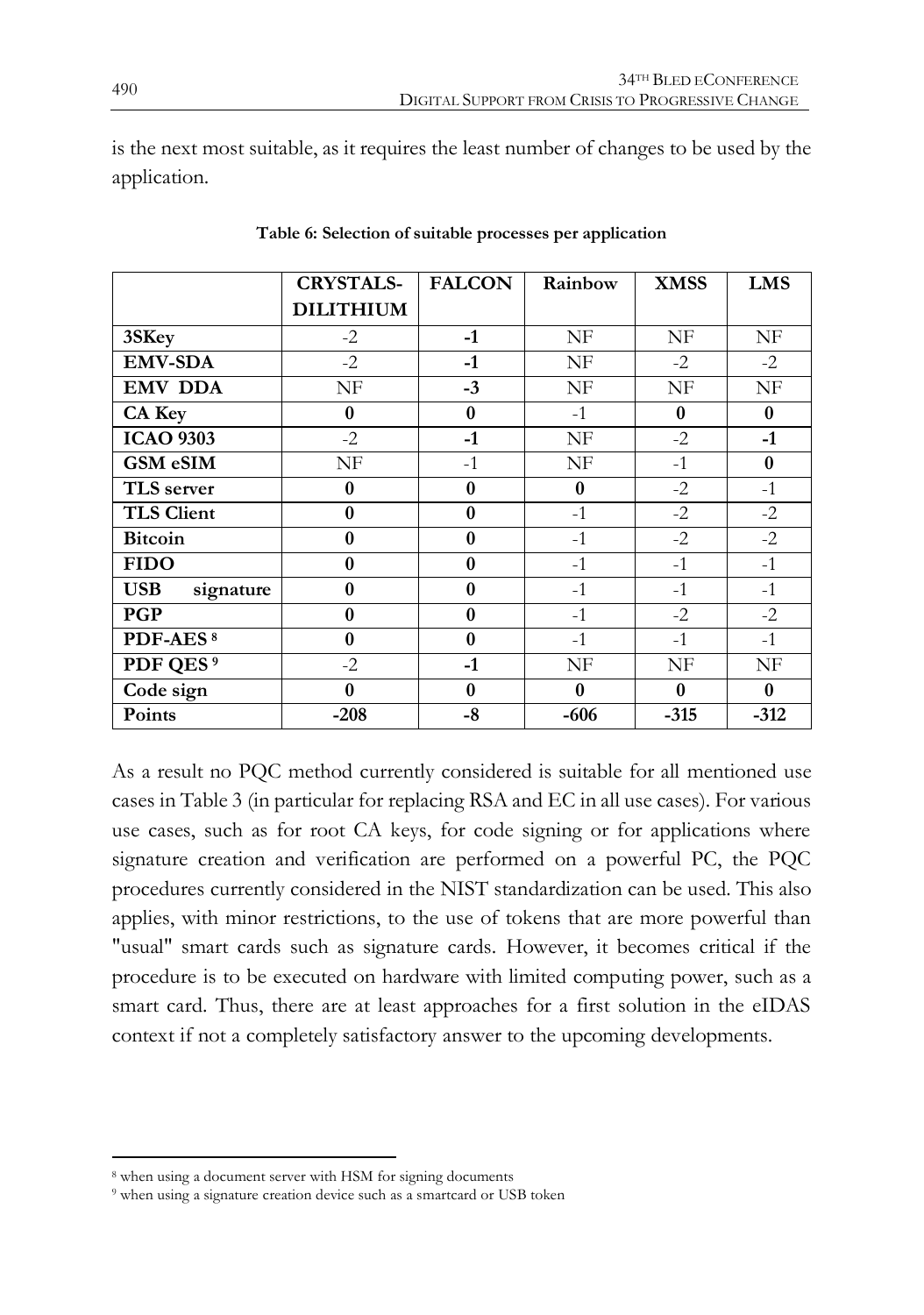#### **6 Recommendations**

Post-quantum cryptography will become the standard in the long term [1]. Consideration should be given at an early stage, as part of a measured risk management process, as to whether and when a switch to quantum computing resistant methods should be made (depending on the application) [1]. Especially in connection with signatures with a medium validity period of the certificates (3-5 years), there is no need to rush. For cryptographic applications that process information with long secrecy periods and high protection requirements, however, there may already be a need for action now [1]. The danger here is that messages for key negotiation and the data encrypted with the negotiated keys are collected in advance and decrypted in the future with the aid of a quantum computer ("store now, decrypt later"). Caution is also required with very long validity periods for signature keys. It is therefore already necessary to discuss how a migration to postquantum cryptography to a Fully Quantum Safe Cryptographic State (FQSCS) for e-business applications can be initiated today.

#### **References**

Migration zu Post-Quanten-Kryptografie, Handlungsempfehlungen des BSI, August 2020

- Teik Guan Tan und Jianying Zhou, "A Survey of Digital Signing in the Post Quantum Era", Cryptology ePrint Archive, Report 2019/1374, 2019, https://eprint.iacr.org/2019/1374
- L. K. Grover, "Quantum mechanics helps in searching for a needle in a haystack," Physical review letters, vol. 79, no. 2, p. 325, 1997.
- Simon, D.R. (1994), "On the power of quantum computation", Foundations of Computer Science, 1994 Proceedings., 35th Annual Symposium on: 116–123, retrieved 2011-06-06
- D. J. Bernstein, "Comparing proofs of security for lattice-based encryption", Second PQC Standardization Conference, Cryptol. ePrint Arch., 2019, https://eprint.iacr.org/2019/691
- Announcing Request for Nominations for Public-Key Post-Quantum Cryptographic Algorithms", 81 Federal Register 92787 (December 20, 2016), pp. 92787 92788. <https://federalregister.gov/d/2016-30615>
- A. Hülsing, D. Butin, S. Gazdag, J. Rijneveld, and A. Mohaisen, "XMSS: eXtended Merkle signature scheme," Available Online: [https://tools.ietf.org/html/rfc8391,](https://tools.ietf.org/html/rfc8391) 2018 [last accessed: September 2020].
- F. T. Leighton and S. Micali, "Large provably fast and secure digital signature schemes based on secure hash functions," 1995, uS Patent 5,432,852.
- P. Wallden and E. Kashefi, "Cyber security in the quantum era", Commun. ACM, vol. 62, no. 4, p. 120, 2019.
- E. Barker, "SP 800-57 part 1 rev. 4 recommendation for key management part 1: General," NIST special publication, vol. 800, p. 57, 2016.
- Y. Takahashi and N. Kunihiro, "A quantum circuit for shor's factoring algorithm using 2n+2 qubits," Quantum Information & Computation, vol. 6, no. 2, pp. 184–192, 2006.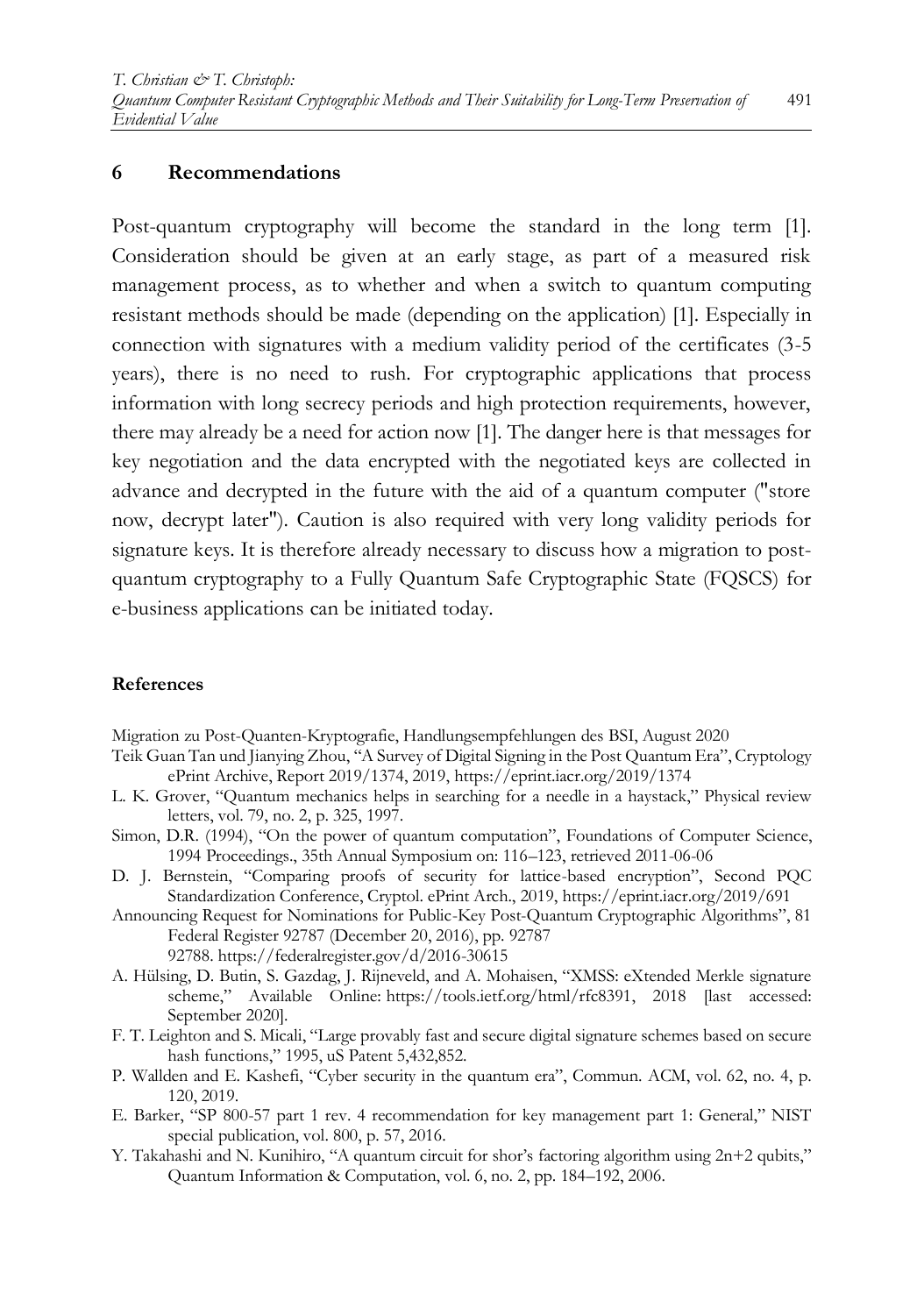- S. Beauregard, "Circuit for shor's algorithm using 2n+3 qubits," arXiv preprint quant-ph/0205095, 2002.
- K. Hartnett, "A new law to describe quantum computing's rise?" Available Online: [https://www.quantamagazine.org/does-nevens-lawdescribe-quantum-computings](https://www.quantamagazine.org/does-nevens-lawdescribe-quantum-computings-rise-20190618/)[rise-20190618/,](https://www.quantamagazine.org/does-nevens-lawdescribe-quantum-computings-rise-20190618/) 2019 [last accessed: September 2020].
- D. J. Bernstein, N. Heninger, P. Lou, and L. Valenta, "Post-quantum RSA," in International Workshop on Post-Quantum Cryptography. Springer, 2017, pp. 311–329.
- Moody, D. , Alagic, G. , Apon, D. , Cooper, D. , Dang, Q. , Kelsey, J. , Liu, Y. , Miller, C. , Peralta, R. , Perlner, R. , Robinson, A. , Smith-Tone, D. and Alperin-Sheriff, J. (2020), Status Report on the Second Round of the NIST Post-Quantum Cryptography Standardization Process, NISTIR, National Institute of Standards and Technology, Gaithersburg, MD, [online], https://doi.org/10.6028/NIST.IR.8309
- P. Wallden and E. Kashefi, "Cyber security in the quantum era", Commun. ACM, vol. 62, no. 4, p. 120, 2019.
- C. H. Bennett and G. Brassard, "Quantum cryptography: public key distribution and coin tossing," Theor. Comput. Sci., vol. 560, no. 12, pp. 7–11, 2014.
- A. K. Ekert, "Quantum cryptography based on bell's theorem", Physical review letters, vol. 67, no. 6, p. 661, 1991.
- D. Gottesman and I. Chuang, "Quantum digital signatures," arXiv preprint quant-ph/0105032, 2001.
- M.-Q. Wang, X. Wang, and T. Zhan, "An efficient quantum digital signature for classical messages," Quantum Information Processing, vol. 17, no. 10, p. 275, 2018.
- W. Li, R. Shi, and Y. Guo, "Blind quantum signature with blind quantum computation," International Journal of Theoretical Physics, vol. 56, no. 4, pp. 1108–1115, 2017.
- NIST, "Submission Requirements and Evaluation Criteria for the Post-Quantum Cryptography Standardization Process," Available Online: [https://csrc.nist.gov/CSRC/media/Projects/Post-](https://csrc.nist.gov/CSRC/media/Projects/Post-Quantum-)[Quantum-](https://csrc.nist.gov/CSRC/media/Projects/Post-Quantum-) Cryptography/documents/call-for-proposals-final-dec-2016.pdf, 2016 [last
	- accessed: September 2020].
- "Post-Quantum Cryptography Round 2 Submissions," Available Online: <https://csrc.nist.gov/Projects/Post-Quantum-> Cryptography/Round-2-Submissions, 2019 [last accessed: September 2020].
- "Saber: Module-LWR based key exchange, CPA-secure encryption and CCA-secure KEM", Available Online: [https://eprint.iacr.org/2018/230.pdf,](https://eprint.iacr.org/2018/230.pdf) 2018 [last accessed: September 2020].
- ETSI, "Quantum safe cryptography; case studies and deployment scenarios etsi gr qsc 003 v1.1.1," Available Online: <https://www.etsi.org/deliver/etsi> gr/QSC/001 099/003/01.01.01 60/ gr QSC003v010101p.pdf, 2017 [last accessed: September 2020].
- Ducas, L., Kiltz, E., Lepoint, T., Lyubashevsky, V., Schwabe, P., Seiler, G., and D. Stehle, "Crystalsdilithium: A lattice-based digital signature scheme", IACR Cryptology ePrint Archive , 2017, <https://eprint.iacr.org/2017/633>
- Fouque, P-A., Hoffstein, J., Kirchner, P., Lyubashevsky, V., Pornin, T., Prest, T., Ricosset, T., Seiler, G., Whyte, W., and Z. Zhang, "Falcon: Fast-Fourier lattice- based compact signatures over NTRU", IACR Cryptology ePrint Archive , 2018, <https://falcon-sign.info/>
- Ding, J. and D. Schmidt, "Rainbow, a New Multivariable Polynomial Signature Scheme", 2005, [https://link.springer.com/chapter/10.1007/11496137\\_12](https://link.springer.com/chapter/10.1007/11496137_12)
- McEliece R (1978) A public-key cryptosystem based on algebraic coding theory. The Deep Space Network Progress Report, DSN PR 42-44. NASA. Available at [https://tmo.jpl.nasa.gov/progress\\_report2/42-44/44N.PDF](https://tmo.jpl.nasa.gov/progress_report2/42-44/44N.PDF)
- CRYSTALS-Kyber (version 2.0) Submission to round 2 of the NIST post-quantum project. Roberto Avanzi, Joppe Bos, Léo Ducas, Eike Kiltz, Tancrède Lepoint, Vadim Lyubashevsky, John M. Schanck, Peter Schwabe, Gregor Seiler, and Damien Stehlé. Specification document ,2019, Available a[t https://pq-crystals.org/kyber/data/kyber-specification-round2.pdf](https://pq-crystals.org/kyber/data/kyber-specification-round2.pdf) [last accessed: September 2020].